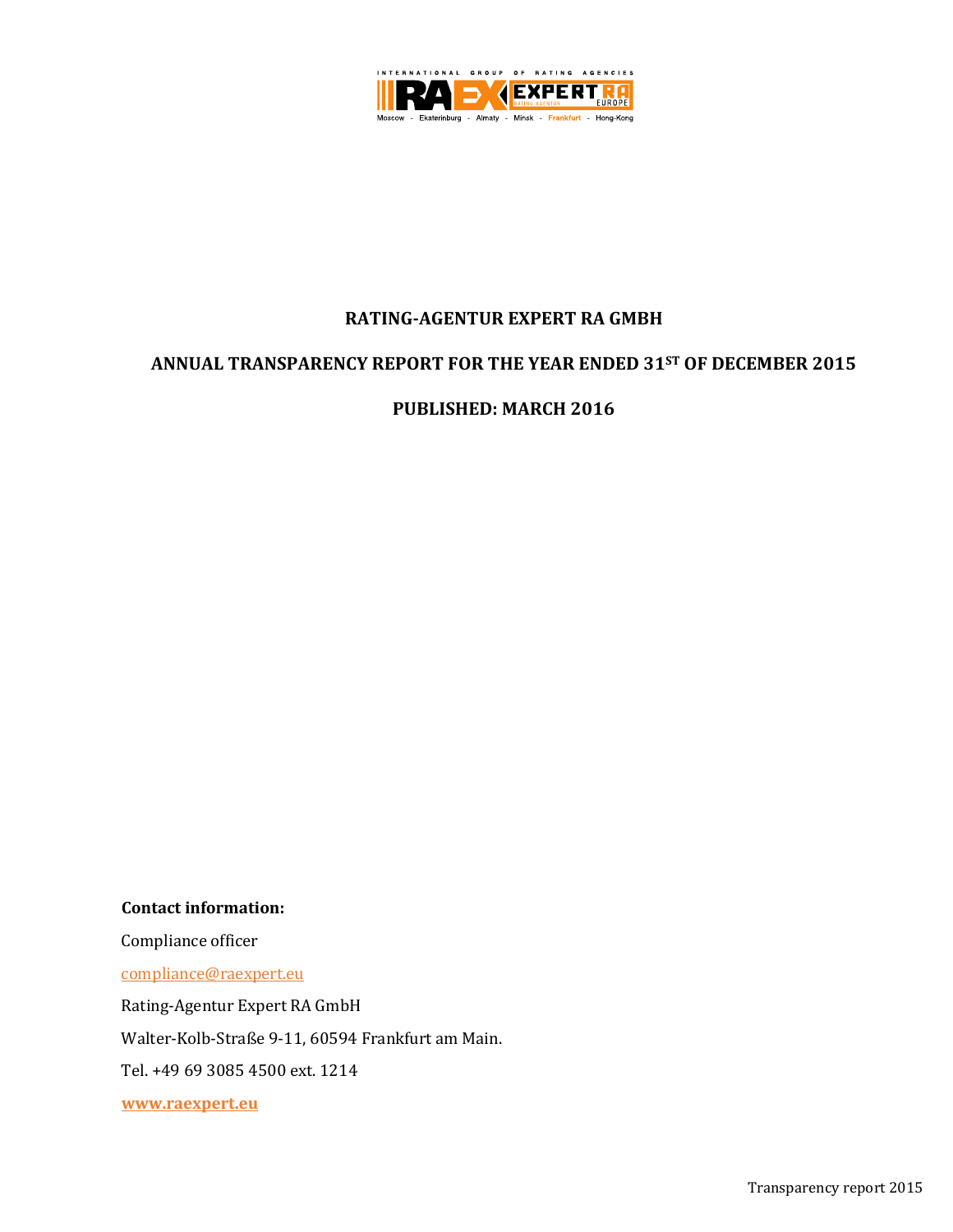

# **CONTENT**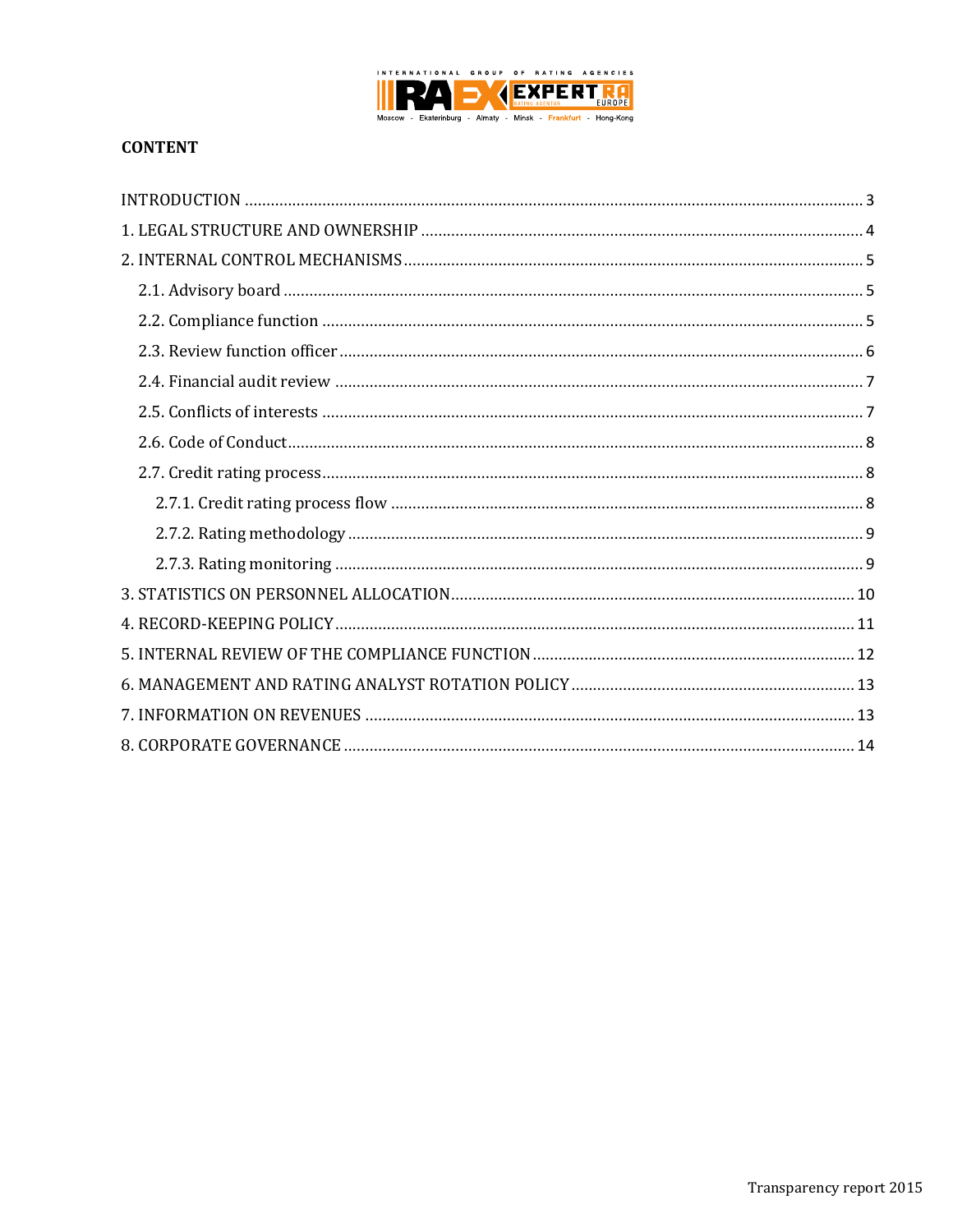

### <span id="page-2-0"></span>**INTRODUCTION**

Rating-Agentur Expert RA GmbH (hereinafter "the Agency") is affiliated with the International group of rating agencies «RAEX» in the European Union. The group is active since 1997 and is represented in Russia, Kazakhstan, Belorussia, European Union and Hong Kong. Rating-Agentur Expert RA GmbH was established in Frankfurt am Main in 2013 and is fully independent in its operational activities.

The European Securities and Markets Authority (ESMA), the EU's direct supervisor of credit rating agencies (CRAs), has registered Rating-Agentur Expert RA GmbH as a CRA under Regulation (EC) No 1060/2009 of the European Parliament and of the Council of 16 September 2009 on credit rating agencies, with effect from 1 December 2015. Rating-Agentur Expert RA GmbH is based in Germany, issuing solicited credit ratings on financial institutions, insurance undertakings and non-financial corporates as well as public finance.

This Transparency report has been prepared in accordance with Article 12 and part III of Section E of Annex I of European Union (EU) Regulation (EC) No 1060/2009 of 16 September 2009 on credit rating agencies (hereinafter the CRA Regulation). Rating-Agentur Expert RA GmbH will ensure that this Transparency report remains available on the Agency's website for at least five years.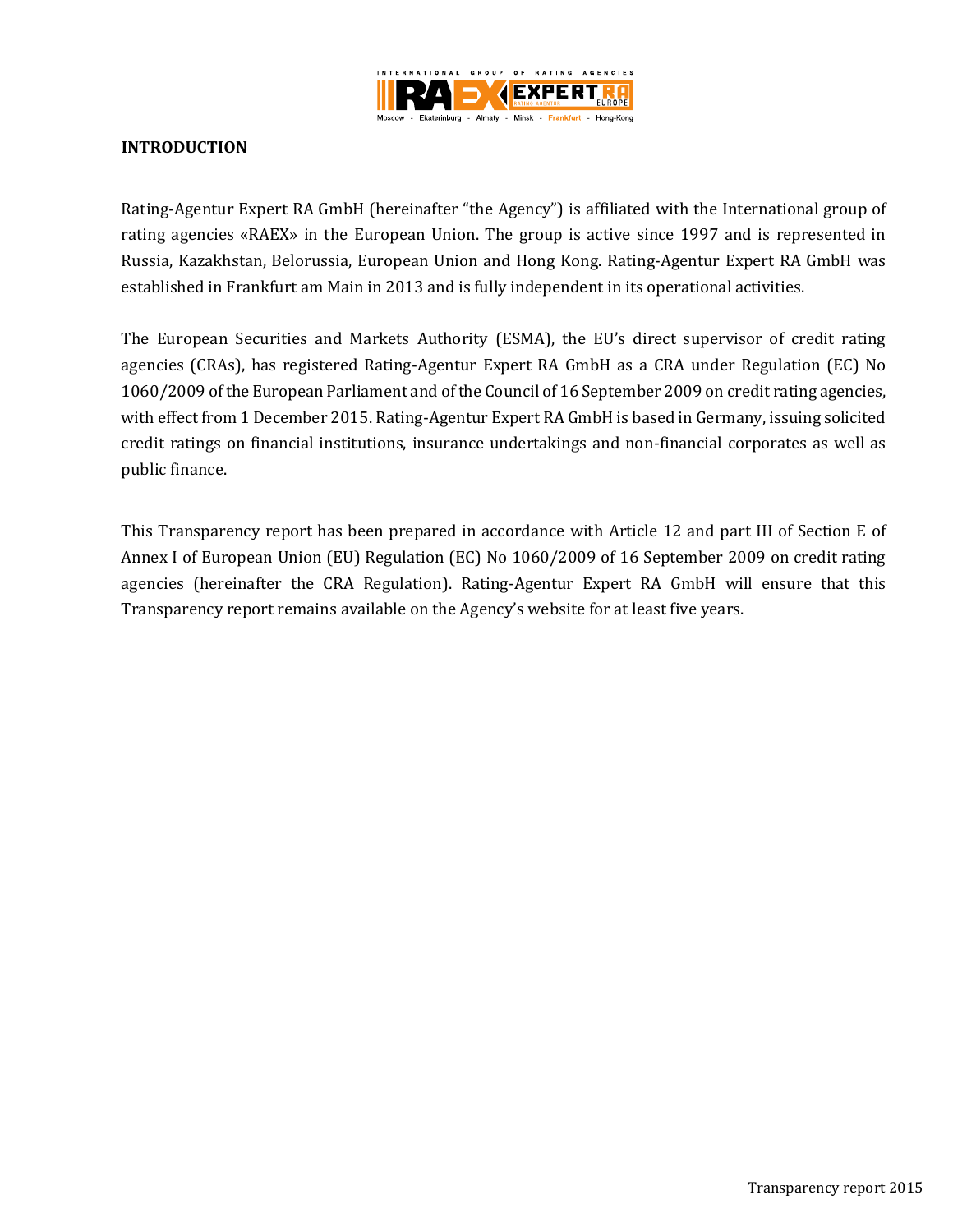

#### <span id="page-3-0"></span>**1. LEGAL STRUCTURE AND OWNERSHIP**

Rating-Agentur Expert RA GmbH was entered in the commercial register of Frankfurt am Main under the number HRB 97024 on the 16th of July 2013 in the form of GmbH (Gesellschaft mit beschränkter Haftung - Limited liability company).

Current registered office: Walter-Kolb-Strasse 9-11, 60594 Frankfurt am Main.

The ownership structure of the Agency is the following:

<span id="page-3-1"></span>

| Owner                                                       | Percentage of<br>capital | Nature of the<br>holding: direct<br>or indirect | Percentage of<br>voting rights | <b>Comments</b>                                                                      |
|-------------------------------------------------------------|--------------------------|-------------------------------------------------|--------------------------------|--------------------------------------------------------------------------------------|
| "Expert RA"<br>International<br>Group of Rating<br>Agencies | 100%                     | Direct                                          | 100%                           |                                                                                      |
| Dmitry<br>Grishankov                                        | 100%                     | Indirect                                        | 100%                           | Owner of<br>"Expert RA"<br>International<br>Group of Rating<br>Agencies<br>$(100\%)$ |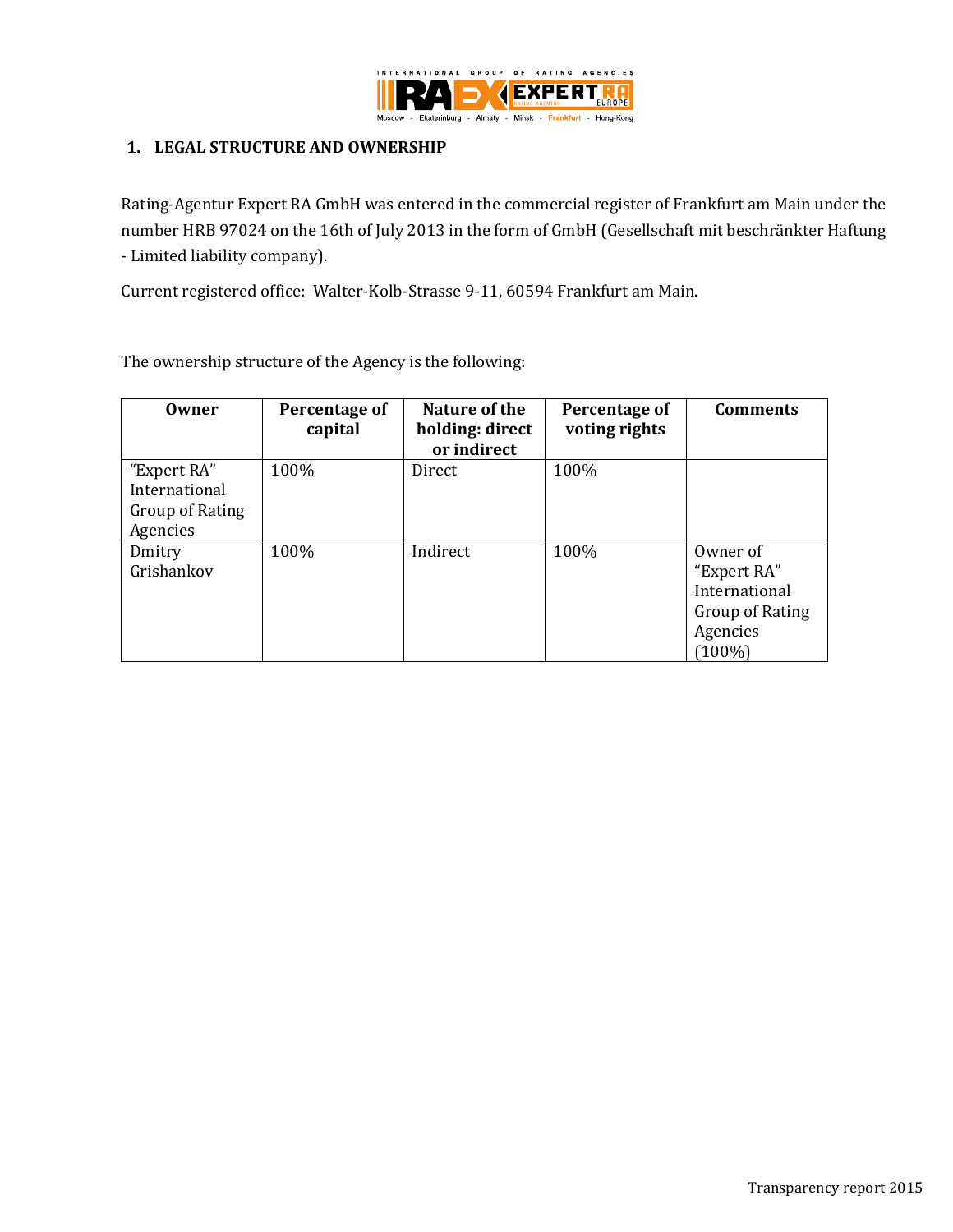

### **2. INTERNAL CONTROL MECHANISMS**

The Agency has established internal control mechanisms and effective procedures in order to ensure the quality, integrity and thoroughness of the rating process, as well as to prevent and eliminate any possible conflicts of interest.

### <span id="page-4-0"></span>**2.1 Advisory board**

The Advisory board of the Agency operates in accordance with the Agency's Articles of Association and the Agency's Regulation on the Advisory board meetings.

The composition of the Agency's Advisory board, effective from the 1<sup>st</sup> of December 2015, is as follows:

- Dmitry Grishankov Advisory board member, shareholders' representative;
- Svetlana Grishankova Advisory board member, Managing director;
- Alexander Karminsky independent Advisory board member;
- Jacqueline Curzon independent Advisory board member & Internal control officer.

Two members of this Advisory board are independent and not involved in the rating activity. They were selected for a fixed and not renewable period of time according to the CRA Regulation.

The role of the Advisory board is to ensure that the Agency's credit rating activities are independent, including from all political and economic influences or constraints, that conflicts of interest are properly identified, managed and disclosed, and that the requirements of EU CRA Regulations are followed.

On a periodical basis the Internal control officer performs an internal audit of the Agency on subjects including the development of the credit rating policy, compliance and governance processes, as well as the effectiveness of the internal control system and procedures. Following the discussion of the audit results, the Advisory board can suggest some changes in the Agency's internal policies and procedures in order to address possible inefficiencies.

Independent Advisory board members have voting rights on the Methodological committee meetings, approving changes in the current rating methodologies and developments of the new rating methodologies.

### <span id="page-4-1"></span>**2.2 Compliance function**

Rating-Agentur Expert RA GmbH has established and maintains an effective compliance function, which operates independently. The compliance function is not involved in the performance of credit rating activities of the Agency and the compensation of the Compliance officer is not linked to the Agency's performance, which ensures the independence of Compliance officer's judgment.

Main responsibilities of the Compliance officer include the following:

 Reviewing the activities of the Rating service and ensuring correspondence with internal documents of the Agency or applicable EU Regulations for credit rating agencies;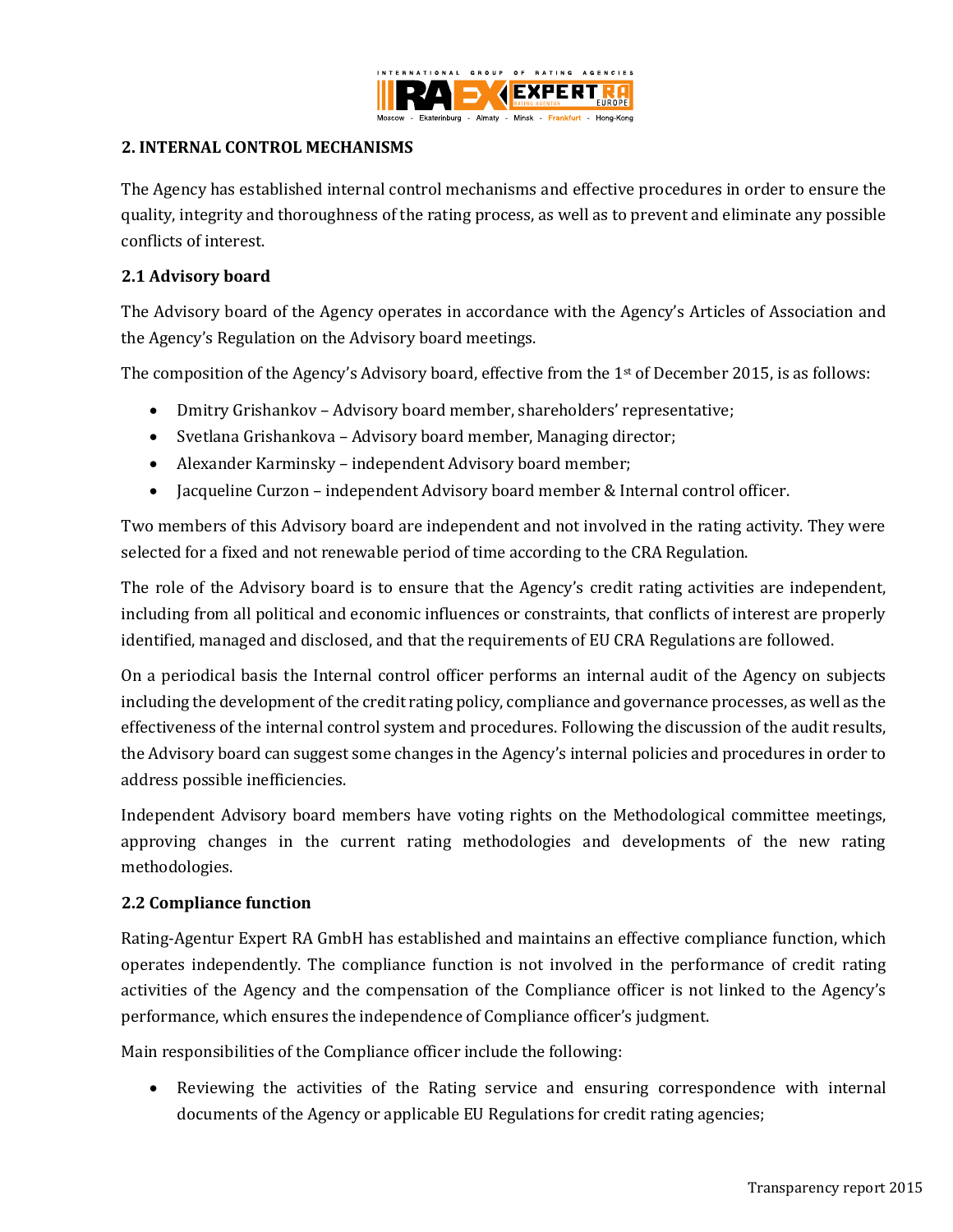

- Regular monitoring of correspondence of the internal regulations of the Agency with the provisions of national law and the law of European Union;
- Regular monitoring of the effectiveness of measures and procedures to ensure the identification and elimination of any conflicts of interest;
- Participation in the development of policies and procedures to implement all relevant regulatory requirements adopted in EU in business practices of the Agency;
- Assisting all employees of the Agency to comply with the Agency's obligations under applicable EU Regulations and organizing trainings when necessary;
- Regular reporting on compliance of the Agency and its employees with the obligations of the CRA Regulation, and internal procedures to Advisory board, Managing director, as well as to ESMA.

# <span id="page-5-0"></span>**2.3 Review function officer**

Rating-Agentur Expert RA GmbH has established an independent review function, which is fulfilled by the Review function officer, who is not involved in the rating activities of the Agency.

Main responsibilities of the Review function officer are the following:

- Reviewing all methodologies, models and key rating assumptions, making sure that they are properly maintained and up-to-date, checking that their short descriptions are published on the official website of the Agency in a manner permitting comprehensive review and full understanding;
- Ensuring that the methodologies and assumptions used for rating assignments properly reflect the changing conditions in the underlying markets;
- Monitoring the process of informing general public about the changes in methodologies, models and key rating assumptions used by the Agency;
- Conducting scheduled and unscheduled review of methodologies, models and key rating assumptions related to these methodologies. Scheduled review shall be done in accordance with pre-defined review schedule approved by the advisory board. Each methodology and working instructions related to it shall be reviewed at least annually. Unscheduled review shall be done when some deficiencies in valid methodologies, models and key rating assumptions are identified;
- Participation in the Methodological committee meetings (without voting right);
- Reporting periodically on the topics listed above to the Advisory board and when requested to ESMA.

Currently the Agency has five rating methodologies and each methodology shall be reviewed at least annually. The Agency is also considering the development of new rating methodologies and the Review function officer will participate in the development of those methodologies.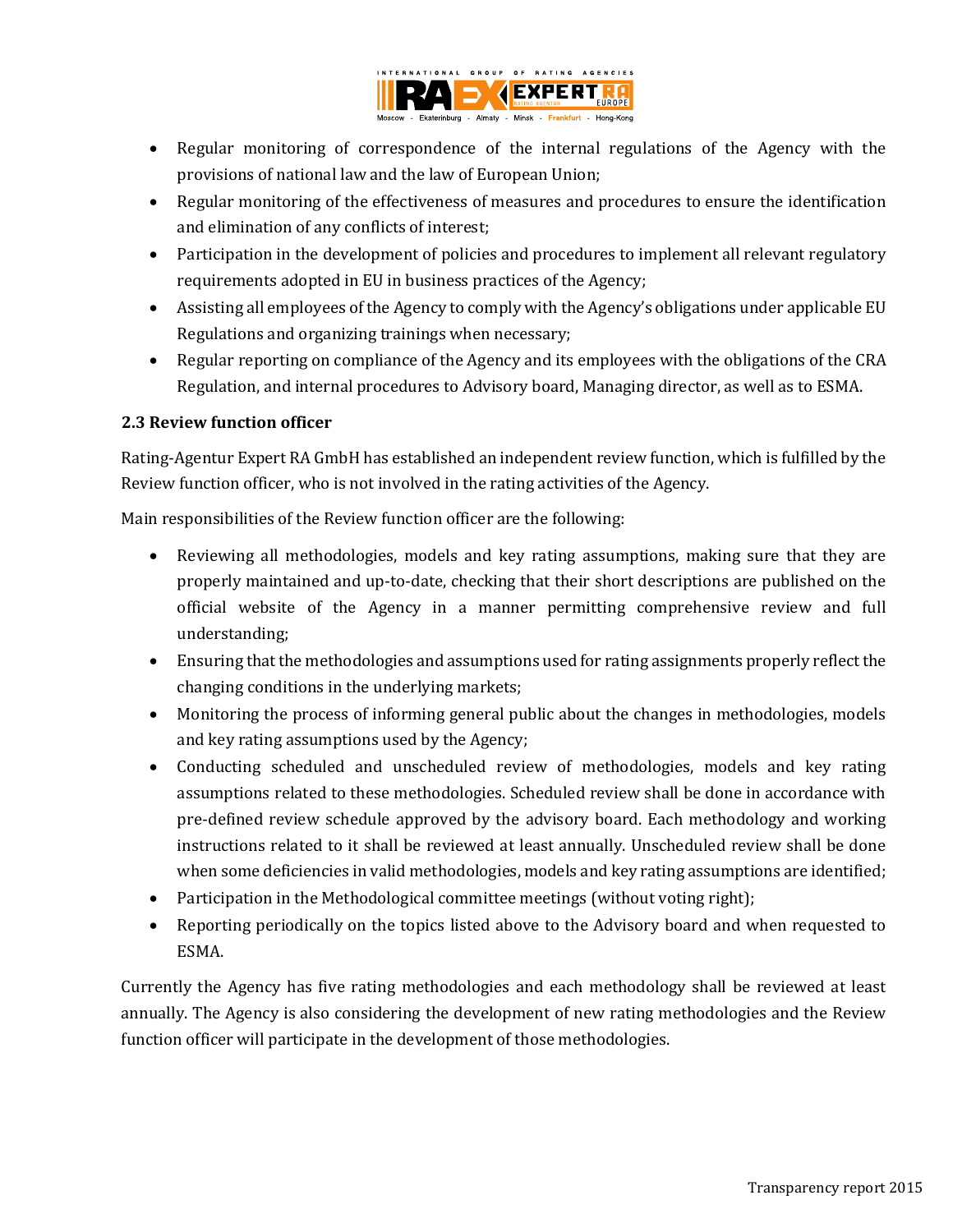

### <span id="page-6-0"></span>**2.4. Financial Audit**

Rating-Agentur Expert RA GmbH has appointed an independent audit company to carry out the annual audit of financial statements as of December 31, 2015. The audit is conducted in accordance with generally accepted auditing standards. The results of the audit will be provided to the Advisory board of the Agency and sent to ESMA.

### <span id="page-6-1"></span>**2.5 Conflicts of interests**

Rating-Agentur Expert RA GmbH has established appropriate internal policies and procedures in relation to employees and other persons involved in the credit rating process in order to prevent, identify, eliminate or manage and disclose any conflicts of interest. The Agency has developed the Policy on Avoidance of conflicts of interest, which is available on the official website of the Agency: [http://raexpert.eu/files/compliance/Avoidance\\_of\\_Conflicts\\_of\\_Interest\\_Policy\\_5-10-2015.pdf](http://raexpert.eu/files/compliance/Avoidance_of_Conflicts_of_Interest_Policy_5-10-2015.pdf)

Potential conflicts of interest which may arise from the employees of the Agency due to following reasons:

- Direct ownership ownership of financial instruments issued by the rating object, with exception of holdings in diversified collective investment schemes;
- Indirect ownership ownership of financial instruments issued by any entity affiliated with the rating object, holding of which might cause or might be considered as causing conflicts of interest, with exception of holdings in diversified collective investment schemes;
- Experience of work relations recent experience of work relations with the rating object or any other relations with the rating object, which might cause or might be perceived as causing conflicts of interests;
- Participation in negotiations related to financing questions initiation or participation in negotiations on determination of fees paid for the rating analysis or other fees paid by the rating objects, associated entities or any other persons directly or indirectly connected with the rating objects through control;
- Receiving money, presents or favors from the rating object.

Potential conflicts of interest which may arise from the owners of the Agency:

- Influence of the owners on the decisions of the credit rating agency direct or indirect ownership or other interests connecting owners of the Agency with the rating object;
- Holdings in other credit rating agencies.

Influence of the owners on the decisions made by the Agency is controlled by the Advisory board and its independent members. Moreover, in accordance with the Article 8 of the Regulation (EU) No 449/2012 of 21 March 2012 supplementing Regulation (EC) No 1060/2009 of the European Parliament and of the Council, another important tool of managing these conflicts of interests is disclosure of information about the owners and beneficiaries of the Agency to ESMA.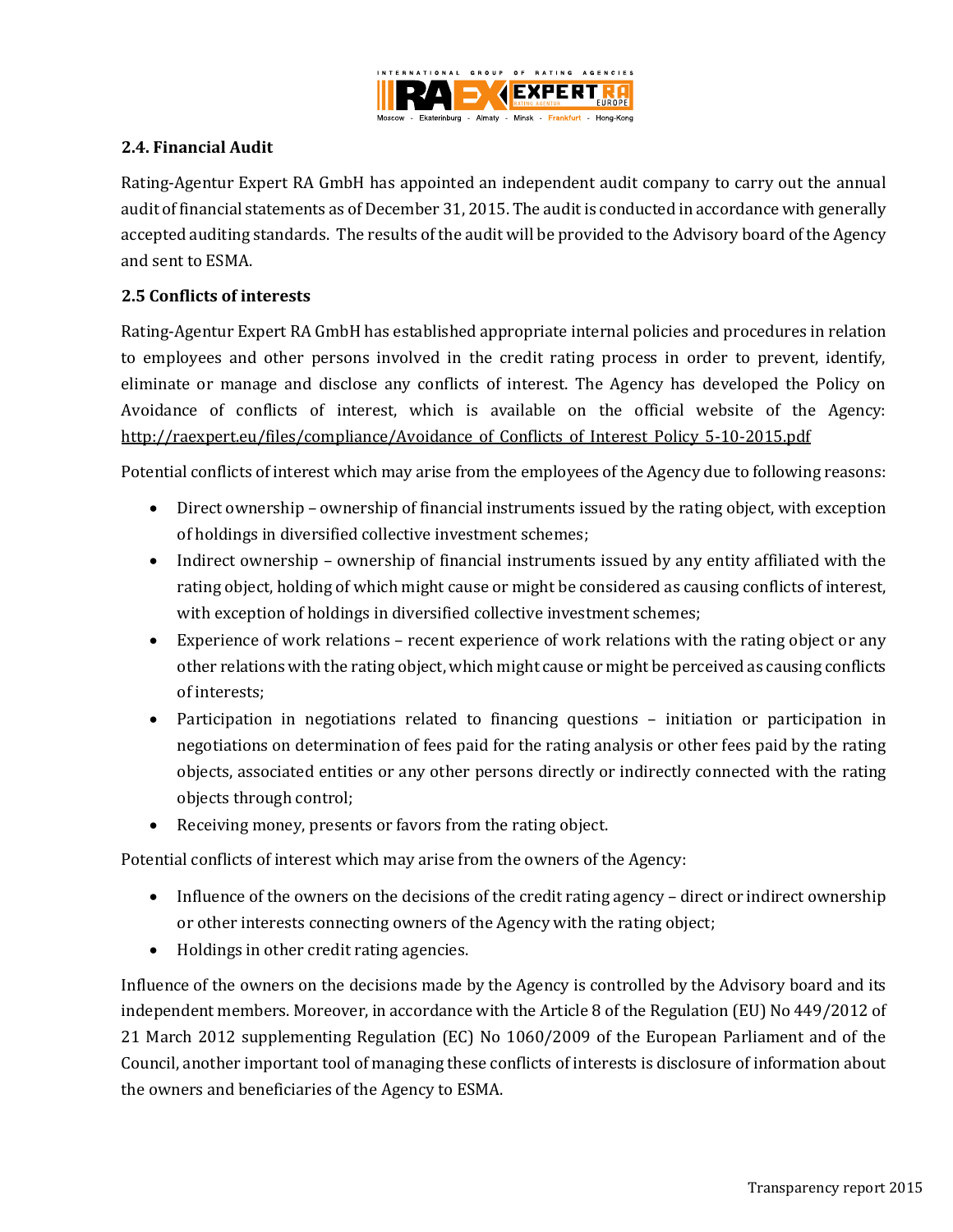

Any identified cases of potential or actual conflicts of interest shall be informed to the Compliance officer who is responsible for eliminating, preventing and managing any conflicts of interest and reporting them to the Managing director and Advisory board of the Agency.

# <span id="page-7-0"></span>**2.6 Code of Conduct**

Rating-Agentur Expert RA GmbH has developed a Code of Conduct, which defines the key principles and rules of activities carried out by the Agency supporting their objectivity and independence. It was adopted in accordance with the set of relevant Regulations of the European Parliament and the Council currently in force and is based on the latest International Organization of Securities Commissions (IOSCO) code of conduct fundamentals. The Agency's Code of Conduct is publicly available on the Agency's website: [http://raexpert.eu/files/compliance/Code\\_of\\_Conduct\\_5-10-2015.pdf](http://raexpert.eu/files/compliance/Code_of_Conduct_5-10-2015.pdf)

The main rules contained in the document concern the quality and integrity of the rating process, independence and avoidance of conflicts of interests, transparency and disclosure principles as well as mechanisms for treatment of confidential information.

All employees of the Agency and members of its advisory board follow the professional ethical standards and internal procedures aimed at ensuring the quality and integrity of the rating process as well as maintaining sound reputation of the Agency and its trustworthiness.

### <span id="page-7-1"></span>**2.7 Credit rating process**

# <span id="page-7-2"></span>**2.7.1. Credit rating process flow**

Rating-Agentur Expert RA GmbH is assigning the following types of credit ratings:

- Sovereign and public finance rating;
- Corporate ratings;
- Financial institution, including credit institutions and investment firms;
- Insurance undertaking;
- Corporate issuer that is not considered as financial institution or an insurance undertaking.

The Agency has established a Rating service department which is responsible for the rating analysis and rating assignment activities.

More detailed rating process for each type of the rating is described and publicly available on the official website of the Agency: [http://raexpert.eu](http://raexpert.eu/)

The Rating committee is the only body of the Agency authorized to execute rating actions. The Committee can be conducted only if the quorum requirement is satisfied, which means that at least half of the Rating service employees and not less than 3 of them can take part in the Rating Committee. The Compliance officer of the Agency can participate in the Rating committee meeting for the purpose of compliance control and does not vote on the rating outcome.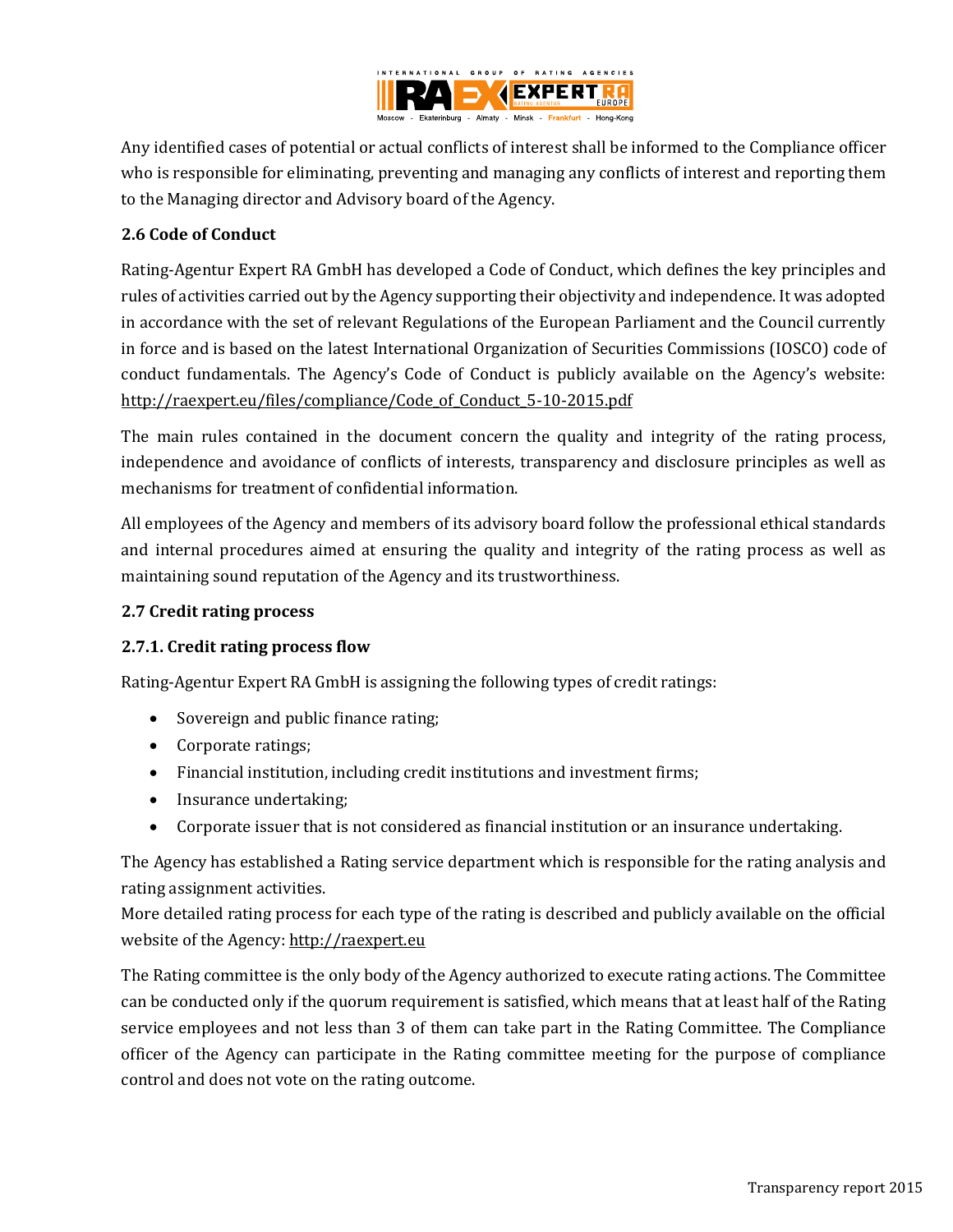

### <span id="page-8-0"></span>**2.7.2 Rating methodology**

Rating-Agentur Expert RA GmbH performs the rating assessment based on the following methodologies: Methodology for assigning credit ratings to banks:

[http://raexpert.eu/files/methodology/Methodology-Short-Credit\\_Ratings-Banks.pdf](http://raexpert.eu/files/methodology/Methodology-Short-Credit_Ratings-Banks.pdf)

Methodology for assigning corporate credit ratings (non-financial non-holding companies): [http://raexpert.eu/files/methodology/Methodology-Short-Credit\\_Ratings-Corporate.pdf](http://raexpert.eu/files/methodology/Methodology-Short-Credit_Ratings-Corporate.pdf)

Methodology for assigning credit ratings to regions:

[http://raexpert.eu/files/methodology/Methodology-Short-Credit\\_Ratings-Regions.pdf](http://raexpert.eu/files/methodology/Methodology-Short-Credit_Ratings-Regions.pdf)

Methodology for assigning reliability ratings to insurance companies:

http://raexpert.eu/files/methodology/Methodology-Short-Reliability\_Ratings-Insurance\_companies.pdf

Methodology for assigning sovereign government credit ratings and country credit environment ratings:

<http://raexpert.eu/files/methodology/Methodology-Short-Sovereign.pdf>

In order to improve the quality of the assessment and to ensure the reliability of decisions made based on these methodologies, the Agency performs a review cycle for each methodology at least once a year. Based on the results of the review cycle, methodology discussion meetings and Methodology committee meetings are organized where rating methodologies, procedures, models and key rating assumptions are discussed and approved.

#### <span id="page-8-1"></span>**2.7.3 Rating monitoring**

The duties of the expert responsible for the rating include monitoring of the rated entity's activities within one year from the assignment of rating.

Monitoring process includes tracking information in the media, regular monitoring upon receipt of quarterly market overviews, as well as regular monitoring on credit ratings of companies from nonfinancial sector.

Depending on the influence of identified factors, the reaction on significant events can be:

- Distribution of press-release with the opinion of the Agency;
- Questions to the rated entity;
- <span id="page-8-2"></span>• Preparation of the report on the withdrawal for the committee and its consideration on the Rating committee.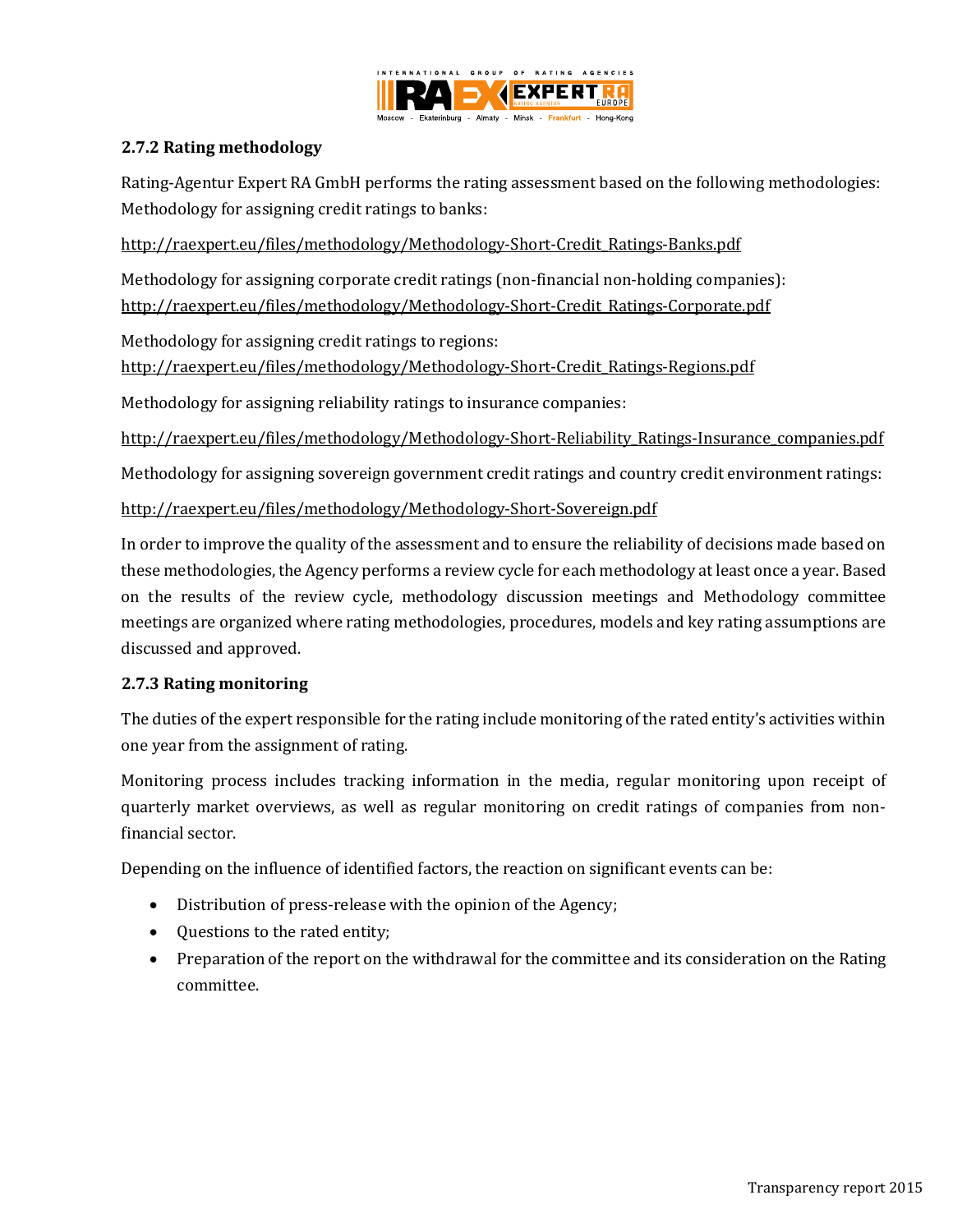

### **3. STATISTICS ON PERSONNEL ALLOCATION**

As of the 31<sup>st</sup> of December 2015, total number of employees working on a full-time basis in Frankfurt am Main office counted 6 people, 4 of which are engaged in credit rating activities:

- 1 Managing director;
- 1 Compliance officer;
- 4 employees of the Rating service.

Furthermore, there are three positions, which are performed on a non-full-time basis which became effective from the moment the Agency was registered by ESMA – on the 1st of December 2015:

- 1 Review function officer;
- 1 Independent Advisory board member;
- 1 Independent Advisory board member & Internal control officer.

Statistics on the allocation of the Agency's staff to new credit ratings, credit rating reviews, methodology or model appraisal and senior management, and on the allocation of staff to rating activities in relation to the various classes of assets, is as follows:

- New credit ratings and monitoring and verification of the existing ratings 4 employees of the Rating service;
- Review and validation of the rating methodologies used 1 Review function officer;
- Compliance with law and internal regulations 1 Compliance officer;
- Senior management 3 (Managing director and 2 independent Advisory board members).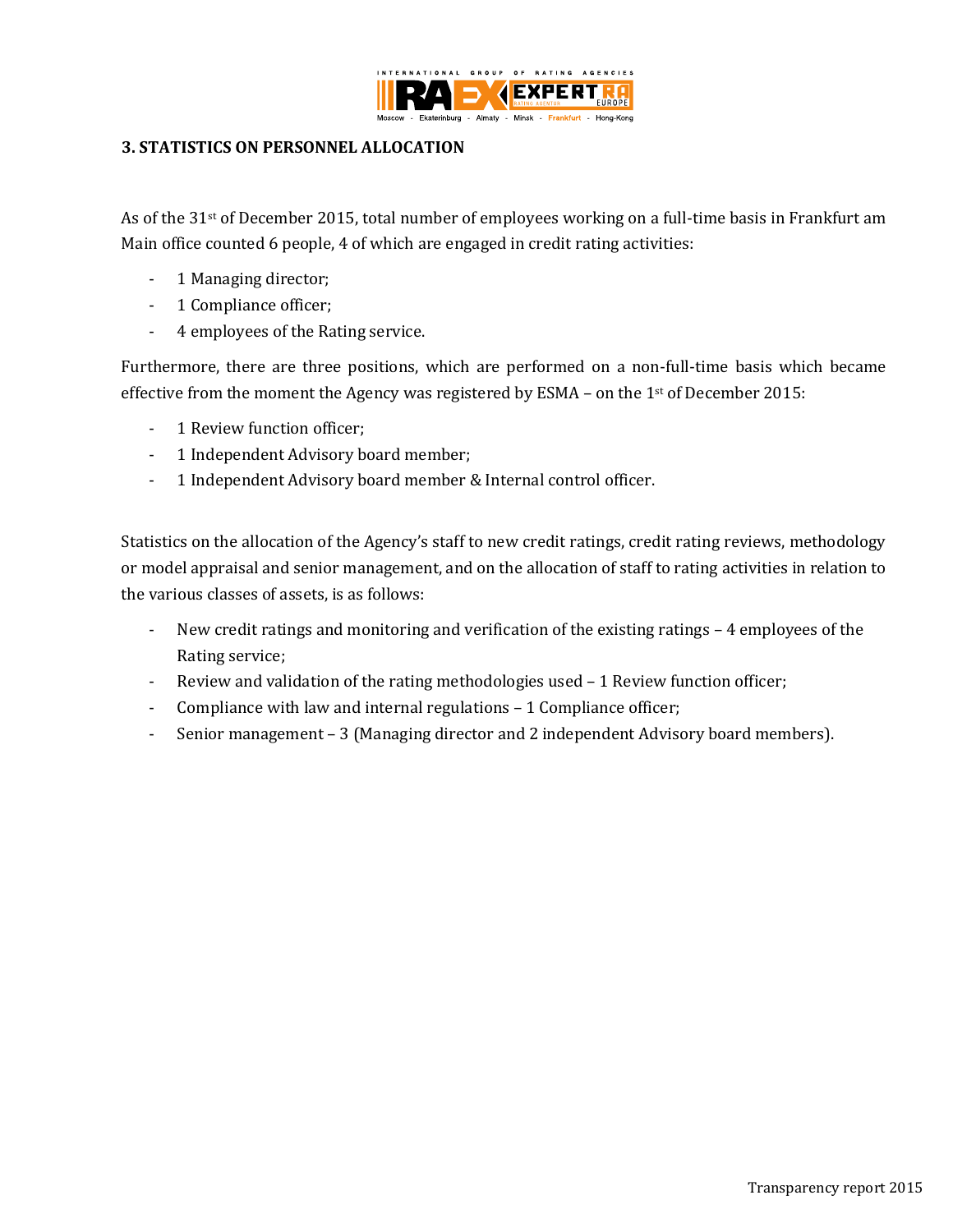

### <span id="page-10-0"></span>**4. RECORD-KEEPING POLICY**

Rating-Agentur Expert RA GmbH established the record keeping rules regarding the documents prepared throughout the Agency's operational activity.

Timeframe for record keeping may vary depending on the nature of the document:

- Records and audited rating history are stored in the premises of the Agency for at least 5 years;
- Records establishing respective rights and responsibilities of the Agency and Rating object or related third parties according to the agreement on credit rating services shall be stored at least for the full duration of the relationship with this rating object or related third parties and at least for 5 years after termination of relationship with this rating object;
- In case the registration of Rating-Agentur Expert RA GmbH is withdrawn, the records shall be kept for an additional term of at least 3 years;
- The records of the Agency shall be provided upon request to the relevant regulatory authorities of the country of Agency's registration and of the EU in general.

Documents circulated in the Agency are divided into three types:

- Records of the rating activities where the responsible persons for keeping shall be employees of the Rating service;
- Compliance records with the Compliance officer responsible for keeping them;
- Records of contracts and agreements as well as financial accounting, keeping of which are segregated between Managing director (keeping and filing) and Compliance officer (checking that keeping and filing is done in accordance with internal regulations).

Main principles regarding keeping records on rating activity are the following:

- The information on date of final decision on the credit rating, the identity of the rating experts participating in the determination of the credit rating and who have approved the credit rating, information as to whether the rating was solicited or unsolicited shall be recorded for each credit rating decision;
- Compliance officer shall check on the regular basis the records created during rating activity process and make sure they comply with internal regulations of the Agency and applicable EU CRA Regulation;
- <span id="page-10-1"></span>Internal audit of the credit rating activity history shall be done by the Internal control officer.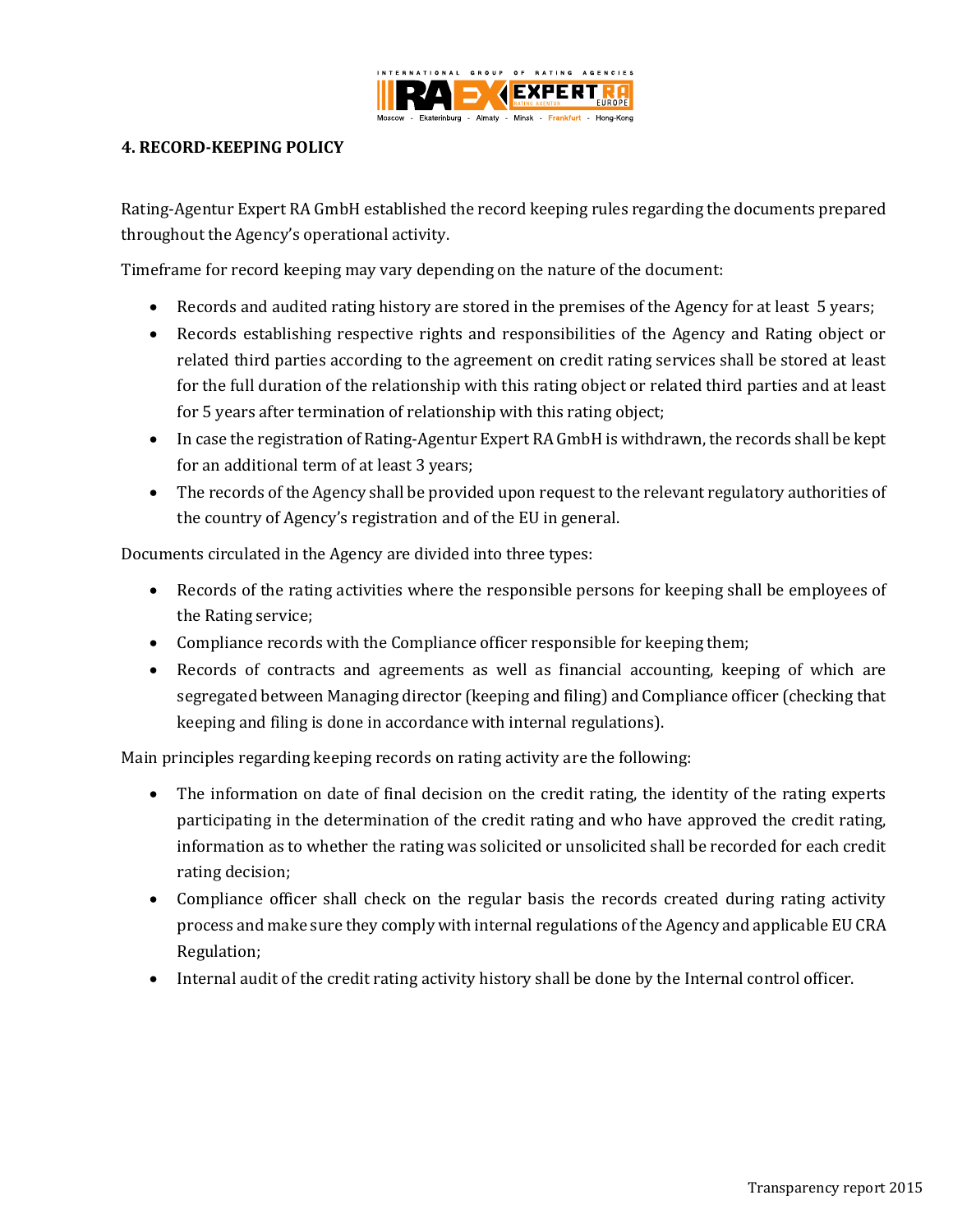

#### **5. INTERNAL AUDIT AND THE COMPLIANCE FUNCTION**

Within the framework of performing the annual internal audit of the Agency's activities, the check of compliance function will be performed in April 2016 by the Internal control officer. Plan of compliance work for 2016 includes the following tasks:

- Performing compliance checks using compliance checklists with frequency satisfying requirements of the CRA Regulation.
- Assisting in preparation and update of Internal Agency's instructions.
- Assisting employees in compliance with CRA Regulation, including organization of compliance trainings and seminars for employees.
- Signing with employees self-declarations for Rating committees and conflict of interests questionnaires.
- Participation in Rating committees with the right of advisory vote.
- Compliance check of Minutes of meeting, Press releases, Research reports and other documents created in the rating analysis process.

The main aspects that will be assessed in the course of the check include the following:

- The independence of the compliance function within the Agency;
- The effectiveness of the internal control system in relation to credit rating activities;
- Fulfillment by the Agency of the requirements set by ESMA in relation to the credit rating agencies;
- Staff awareness of the Agency's key policies and procedures.
- The effectiveness of measures and procedures instituted to ensure that any conflicts of interest are identified, eliminated or managed and disclosed;
- Periodic reports prepared by the Compliance officer;
- Communication with the Regulatory body ESMA.

The results of this audit will be reported to the Managing director, Advisory board and ESMA.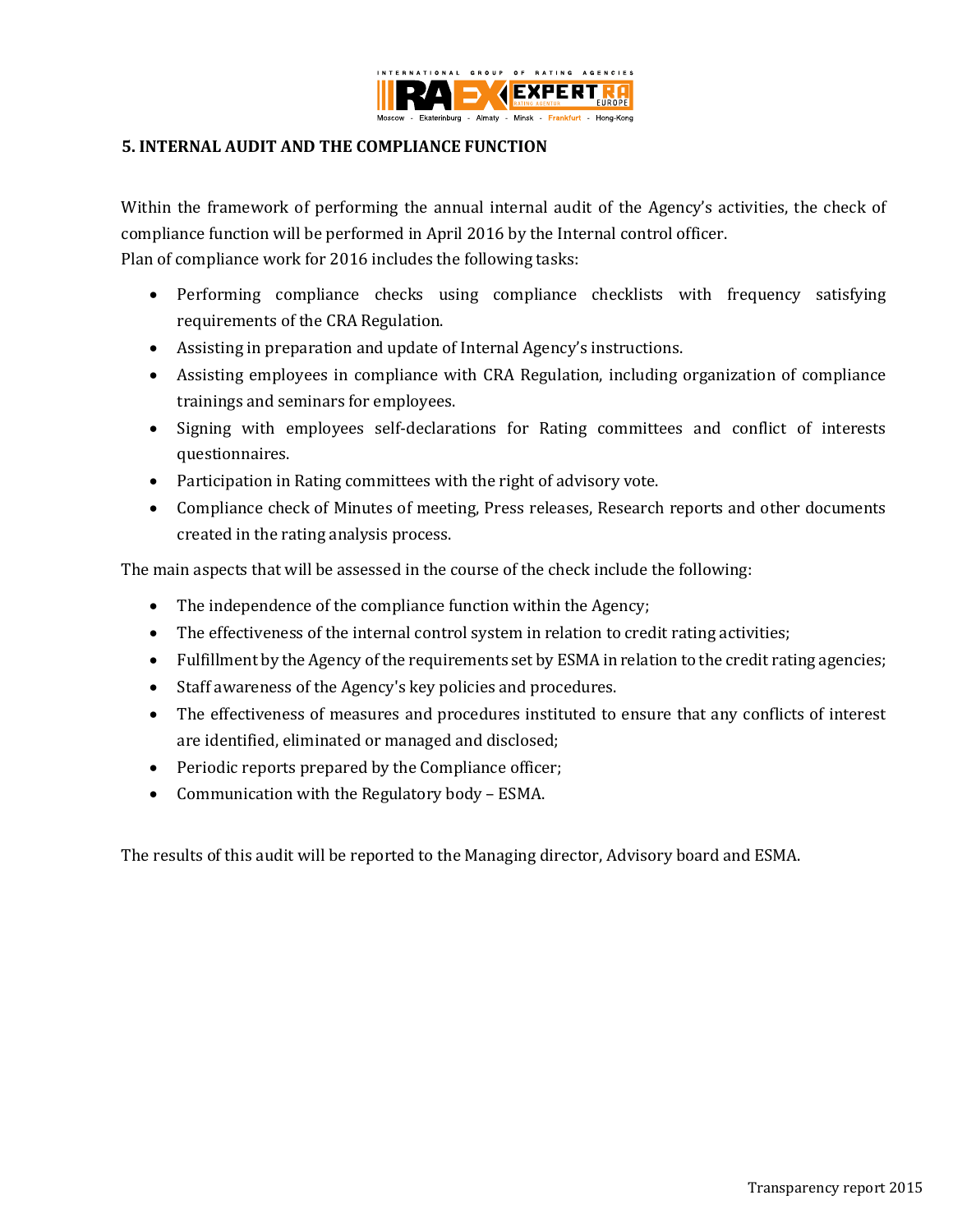

### <span id="page-12-0"></span>**6. MANAGEMENT AND RATING ANALYST ROTATION POLICY**

In compliance with the CRA Regulation, the term of office of the independent members of the advisory board shall be for a pre-agreed fixed period not exceeding five years and shall not be renewable.

Regarding the rotation of analysts within the Rating service, the Agency has established the policy of Rotation of rating experts. According to the requirements of the CRA Regulation, it is stated in the document that a rating service employee cannot be responsible expert for the same rating object for more than 3 consecutive years and cannot be reviewer for the same rating object more than 4 consecutive years.

The records of responsible experts and reviewers are made in the Rating accounting files, which are periodically checked by the Compliance officer for correspondence with these rotation requirements.

#### <span id="page-12-1"></span>**7. INFORMATION ON REVENUES**

<span id="page-12-2"></span>Rating-Agentur Expert RA GmbH was registered as a credit rating agency by ESMA in December 2015 and started its sales activities in January 2016. There were no revenues generated by the Agency in 2015 as the Agency currently offers only credit rating services.